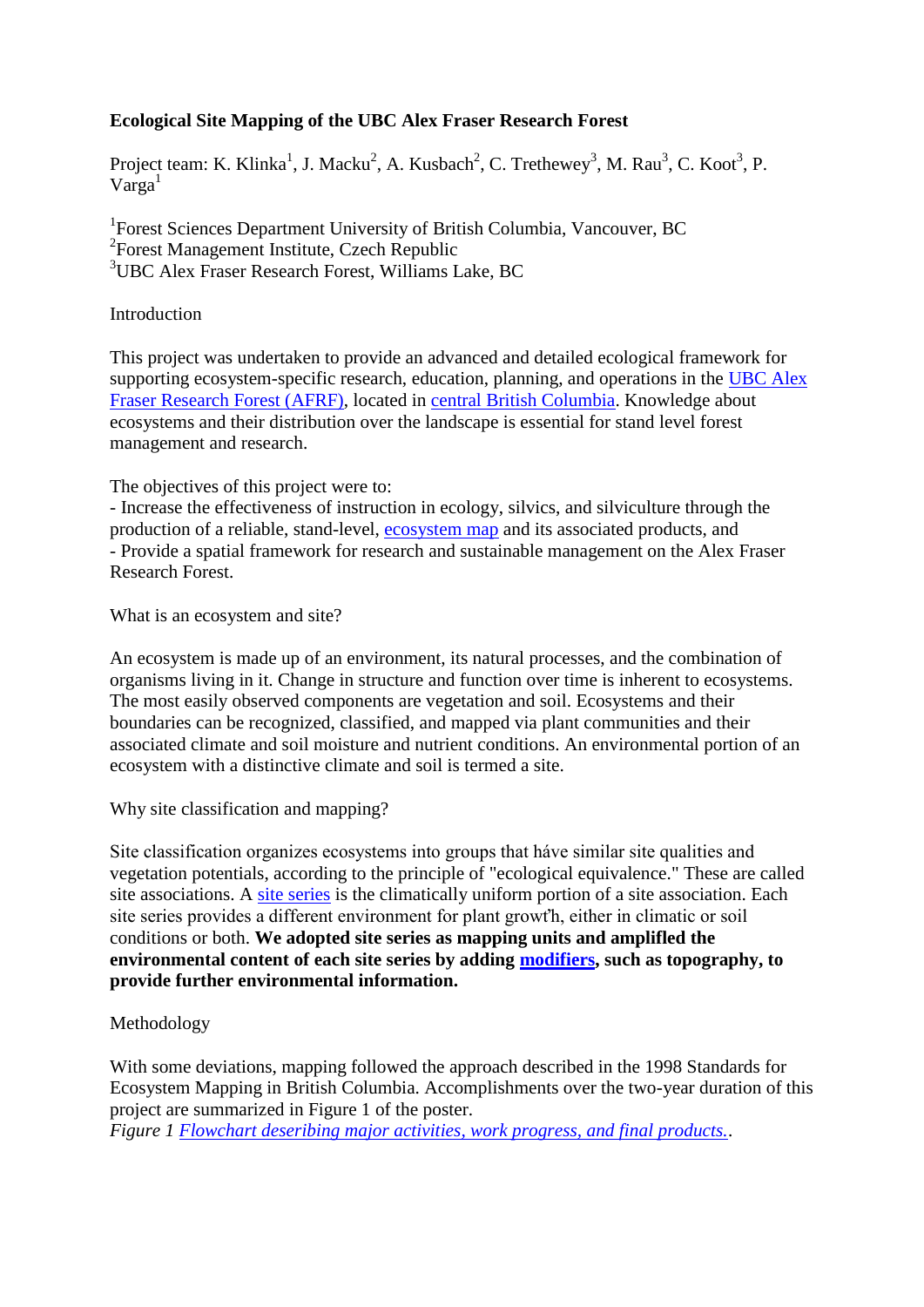We sampled vegetation and soil of those ecosystems that were difficult to identify using the existing Forest Service field guide for local ecosystems. Global positioning system (GPS) units recorded the location of waypoints during reconnaissance and ground inspections (Figure 2).

Names and codes for biogeoclimatic units and site series (Table 1) follow the 1997 Field guide for site identification and interpretation for the Cariboo Forest Region with one major exception. While maintaining the Forest Service site series [number codes](http://www.uhul.cz/images/prehled_projektu/ubcafrf/en/stan_rady_en.doc) as the key means of communicating site series delineations, we abbreviated the names to a generic name (Latin/English) of a major indicator species. Site series modifiers were devised according to the specific environmental characteristics of site series and forest conditions encountered (Table 1).

*Table 1 [Codes, nomenclature, site modifiers, and eolour scheme](http://www.uhul.cz/images/prehled_projektu/ubcafrf/en/poster2.php) for site series in the IDFxm subzone and IDFxm/IDFdk3 transition of the Knife Creek Block (IDFxm - Vety Dry Mild Interior Douglas-fir; IDFdk3 = Horsefly variant of the Dry Cool Interior Douglas-fir).*

*Figure 2 [Section of a draft site series map](http://www.uhul.cz/images/prehled_projektu/ubcafrf/en/poster3.php) showing locations of GPS waypoints (triangles). Site series outlined in each numbered [polygon](http://www.uhul.cz/images/prehled_projektu/ubcafrf/files/polygon/gavin_eco_polys.pdf) are hyperlinked to a site attribute file in a geographic information system (GIS).*

Site series were identified using subzone/variant units, soil moisture and nutrient regimes, topography (landform) of a site, and oceurrence of indicator plant species (which were considered to be independent of vegetation succession). To ensure a high reliability of the map, approximately [90% of the map polygons](http://www.uhul.cz/images/prehled_projektu/ubcafrf/en/polygons.php) were inspected in the field and, if required, polygon boundaries, site identification, and modifiers were revised. During the ground verification phase, images of forest communities were taken to develop a visual library of site series on the forest (Photos 1 through 34).

Site units and map

Table 1 presents a portion of the mapping legend for the 3500-hectare Knife Creek Block, situated in the Interior Douglas-Fir (IDF) biogeoclimatic zone. The table contains the eolour scheme for all sites series in the IDFxm subzone and IDFxm-dk3 transition, and modifiers applicable to each series..

Whaťs in it for you?

## **Education**

• The CD-ROM of maps, GIS database and image library, as well as the report, provide a framework for conducting other field-based studies of ecosystems and their components.

• Use the CD-ROM as a tool for teaching about plants, soils and ecosystems.

• Prepare for field trips and demonstrations at the AFRF by reviewing maps and images on the CD-ROM.

• Increase your understanding about how vegetation changes with climate and topography by using the site series.

## **Research**

• Site descriptions for research sites can be found easily using the map and GIS database.

• Choose research sites by reading the report and searching the GIS database by site,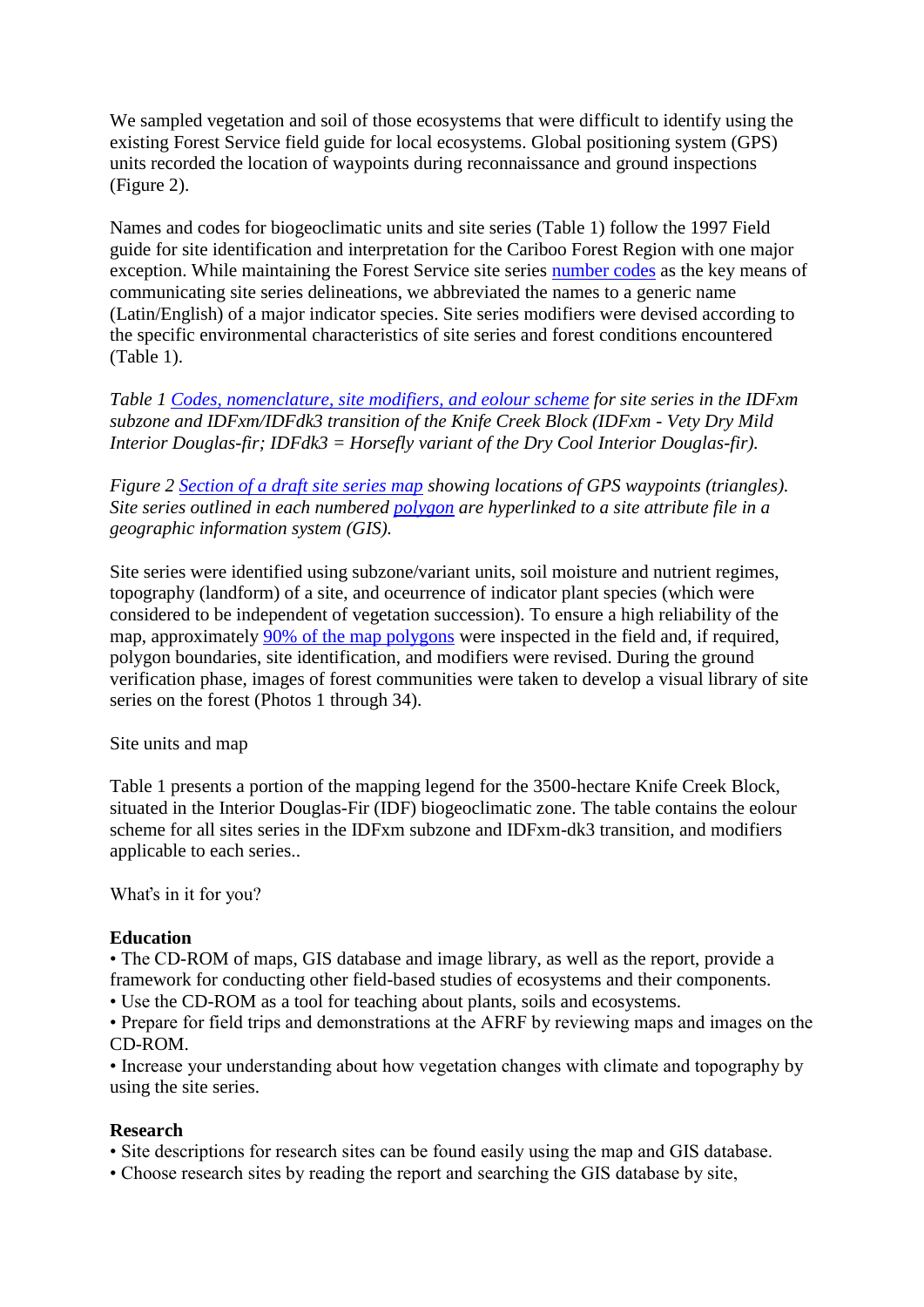vegetation, soils and accessibility

#### **Management**

• Improved site-specific planning and field operations such as land use allocation, silviculture, growth and yield projections, protection, range, reereation, and watershed management will oceur at AFRF..

This project will advance ecological site mapping by:

(1) Recognizing new site series,

(2) Framing local site modifiers that enhance environmental information of site series,

(3) Presenting a eolour site series map,

(4) Delineating a high proportion of simple (i.e. one site series) polygons using 1:10,000 scale on the map,

(5) Developing site identification tools specific to the forest,

(6) Achieving high attribute and spatial reliability through high-intensity, GPS assisted ground inspections,

(7) Deriving a series of [interpretive maps](http://www.uhul.cz/images/prehled_projektu/ubcafrf/en/interpretmap.php) about site productivity and potential, and

(8) Capturing images of forest communities, hyperlinked to polygons in a GIS, that provide a visual reference for each site series.

These tools are expected to improve teaching and student understanding of ecosystem identification and interpretation, as well as research and management activities on the Alex Fraser Research Forest.

A pamphlet and more detailed information on this project can obtained from:

C. Trethewey, UBC Alex Fraser Research Forest, 72 South 7th Avenue, Williams Lake BC, V2G 4N5, Canada. Tel: (250) 392-2207; Fax: (250) 398-5708; Email: [trethewa@interchange.ubc.ca](mailto:trethewa@interchange.ubc.ca)

A. Kusbach, UHUL Brandys nad Labem, pobocka Kromeriz, n. Miru 498, 767 01 Kromeriz, Czech Republic Tel: +420 573 337 560; Fax: +420 573 340 972; Email: [kusbach@km.uhul.cz](mailto:kusbach@km.uhul.cz)

J. Macku, UHUL Brandys nad Labem, pobocka Brno, Vrazova 1, 61600 Brno, Czech Republic; Email: [macku@brno.uhul.cz,](mailto:macku@brno.uhul.cz) Tel: +420 541 321 334, Fax: +420 541 211 186

Photos:

1\_ICH-SBS06dp\_Oplopanax, Ac, [open](http://www.uhul.cz/images/prehled_projektu/ubcafrf/files/foto/01_ICH-SBS06dp_Oplopanax_Ac.jpg)

- 2\_ICH,WS, WM\_wetlands, shrubs, sedges, graminoids [open](http://www.uhul.cz/images/prehled_projektu/ubcafrf/files/foto/02_ICH_WS_WM_wetlands_shrubs_sedges_graminoids.jpg)
- 3\_Oplopanax horridus [open](http://www.uhul.cz/images/prehled_projektu/ubcafrf/files/foto/03_Oplopanax_horridus.jpg)
- 4\_SBS\_02cr\_bedrock, andesit [open](http://www.uhul.cz/images/prehled_projektu/ubcafrf/files/foto/04_SBS_02cr_bedrock_andesit.jpg)
- 5\_ICH04ft\_ cohort of giant Cw, old growth [open](http://www.uhul.cz/images/prehled_projektu/ubcafrf/files/foto/05_ICH04ft_cohort_of_giant_Cw_old_growth.jpg)
- 6\_ICH-SBS-BR\_andesite talus [open](http://www.uhul.cz/images/prehled_projektu/ubcafrf/files/foto/06_ICH-SBS-BR_andesite_talus.jpg)
- 7\_SBS02cr\_outlook over crest rocky site [open](http://www.uhul.cz/images/prehled_projektu/ubcafrf/files/foto/07_SBS02cr_outlook_over_crest_rocky_site.jpg)
- 8\_ICH03sk\_ young Fd, Sx, Bl stand, lots of dead trees, windfall [open](http://www.uhul.cz/images/prehled_projektu/ubcafrf/files/foto/08_ICH03sk_young_Fd_Sx_Bl_stand_lots_of_dead_trees_windfall.jpg)
- 9\_view to Quesnel Lake [open](http://www.uhul.cz/images/prehled_projektu/ubcafrf/files/foto/09_view_to_Quesnel_Lake.jpg)
- 10 ICH04ft twins Cw above GL [open](http://www.uhul.cz/images/prehled_projektu/ubcafrf/files/foto/10_ICH04ft_twins_Cw_above_GL.jpg)
- 11\_ICH, WF\_wetland of Fire Lake [open](http://www.uhul.cz/images/prehled_projektu/ubcafrf/files/foto/11_ICH_WF_wetland_of_Fire_Lake.jpg)